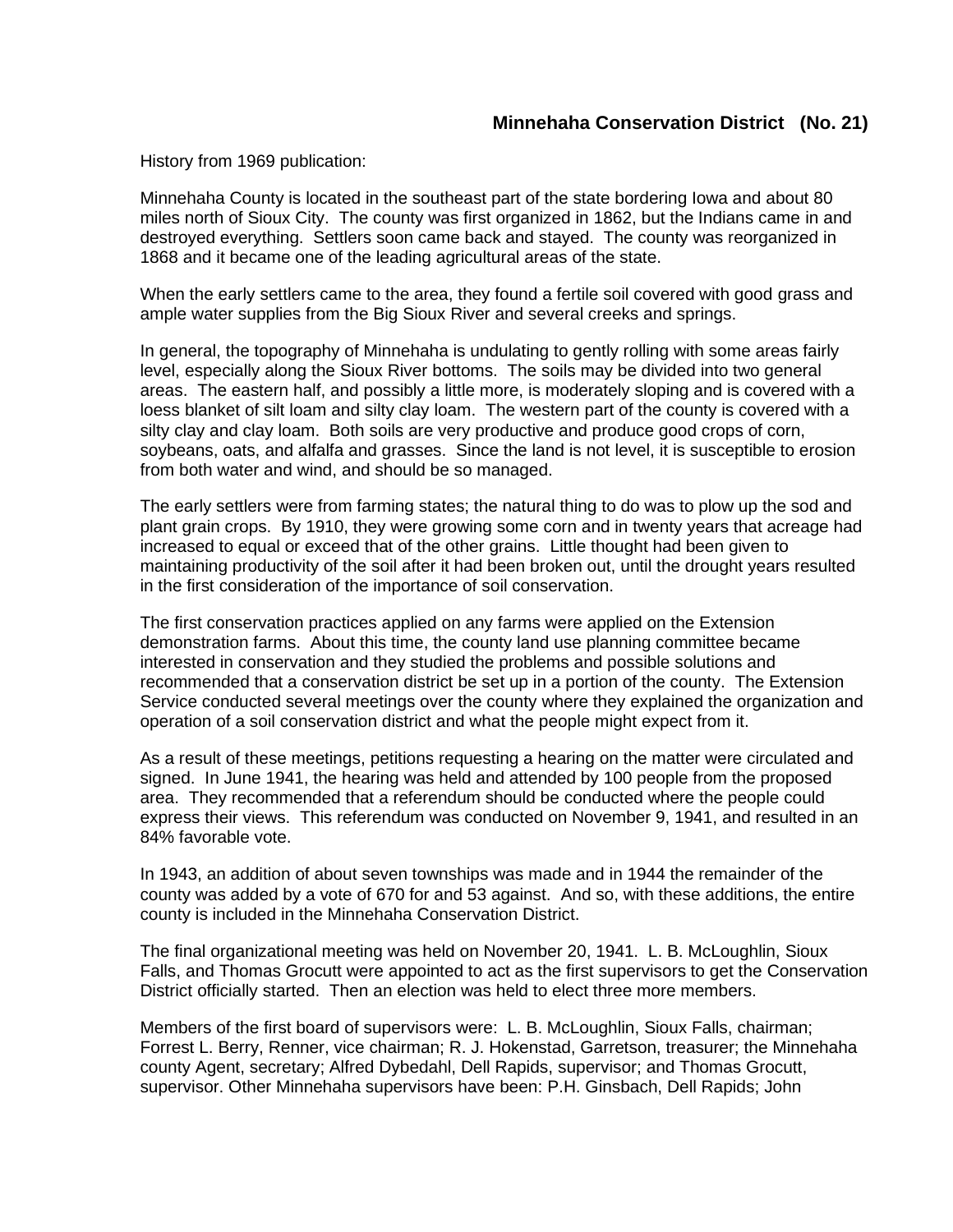Muchow, Sioux Falls; William Holiway, Humboldt; Burton Ode, Brandon; Water Swanson, Sioux Falls, and Lawrence Elsinger, Dell Rapids.

The supervisors prepared their agreements with other agencies and prepared their program of work, in which they specified their problems, how they proposed to meet these problems, and what assistance they would need.

They named their problems as:

- 1. Soil Erosion ~ Maintaining physical condition so it can absorb more rainfall; Use tillage practices that will slow run-off and hold water where it falls.
- 2. Wind Erosion ~ Continuous cropping and loss of humus has brought about a physical condition of soils leaving them subject to wind erosion; the use of practical rotation systems and cultural practices are needed to control wind erosion.
- 3. Pasture Improvement ~ Drought, overgrazing, and weeds have depleted pastures. The use of contours, pasture furrows, proper grass mixture, and stockwater dams are all needed.

The supervisors proposed to meet these problems by the use of: contour and strip cropping; rotations with grass and legumes; terracing; pasture management with pasture furrows, as well as reseeding and proper grazing; build stock water ponds; drain wet areas; control insects; and plant trees for shelterbelts and farmstead protection.

A survey of the conservation needs of the county was made early in its existence. This survey showed what had happened and the types and amounts of conservation practices needed to correct the problems. By 1965 the record showed the following work done: Terraces (10 %), Contouring (50%), Contour strip cropping (45%), Pasture furrows (65%), Waterways (40%), Dams and dugouts (55%), Tree planting (40%), Cropping systems (80%), Crop residue use (80%), and Wildlife development (70%). These figures do not mean that the Conservation District has completed a large portion of its work. New problems develop from year to year. The purpose of a Conservation District is not only to remedy a situation that is already a problem, but an important function is to anticipate problems and do something to head them off.

In 1964 the Minnehaha County Soil Survey Report was published through the Soil Conservation Service. It includes a brief description of all the soils found in the county and how they are classified according to their use and capability. Aerial photos are used in the report to delineate the soil boundaries. This report has been distributed to landowners throughout the county by the Soil Conservation District office and the Extension Service.

A long range conservation district program of work was prepared by the Conservation District supervisors in 1965. It outlines the physical, economic, and social, as well as other conditions that affect the soil and water conservation problems in the Conservation District.

Each year the Conservation District supervisors develop a work plan that lists the goals and activities to be carried out. They have sponsored or co-sponsored national activities, including the National Plowing Matches and Conservation Field Days and the National Corn Picking Contest. They have also held the State Plowing Contest and State Corn Picking Contest.

The supervisors have been host to the Area Land Judging Contest for FFA and 4-H members for eleven consecutive years and each year they have been host to the Area Soil and Water Conservation Speech Contest.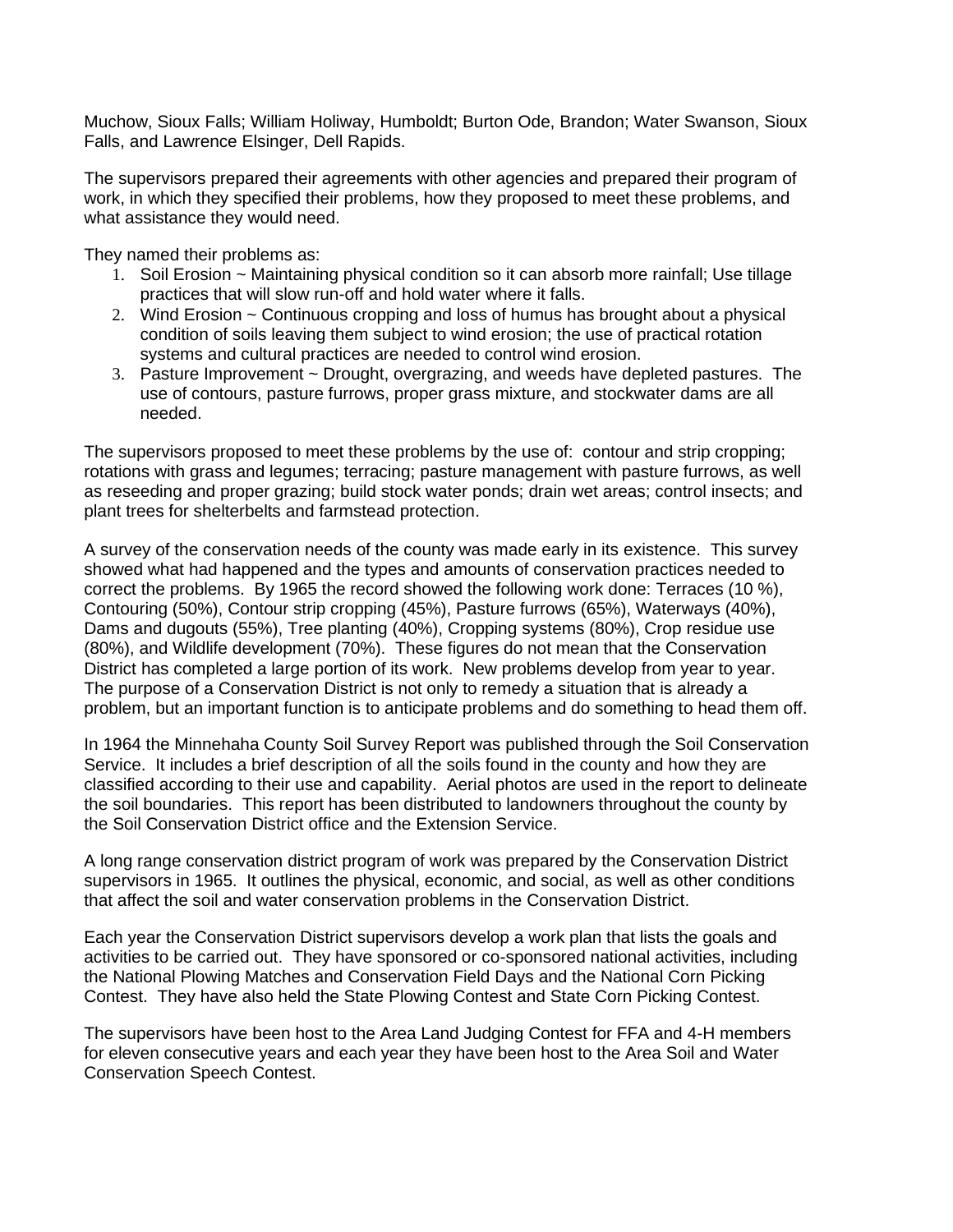One of the first Watershed Districts in South Dakota was organized in Minnehaha County. It was sponsored by the Minnehaha Soil and Water Conservation District. The Silver Creek Watershed District was formed in 1959 and a work plan completed in 1960. Conservation land treatment has been accelerated within the watersheds and four flood control detention dams have been constructed. An application for a watershed plan for Skunk Creek was submitted in 1966 and has been accepted by the State Committee.

The 1969 supervisors were; John Muchow, Sioux Falls, chairman; George Swanson, Sioux Falls, vice chairman; Burton Ode, Brandon, treasurer; Peter Ginsbach, Dell Rapids; James Woestman, Sioux Falls, and Glen Schrader, Sioux Falls, secretary (county agent).

Updated information provided in 2012:

In 1976, the Conservation District went from a flat per acre fee (\$100/acre) for tree plantings to a "between row spacing" charge per acre (10'=\$120/ac, 12'=\$110/ac, 14'=\$100/ac, 16'=\$95/ac, and 18'=\$90/ac). They also voted to publish the first newsletter. Another big change that happened is the office moved from downtown Sioux Falls to a building at 3812 North Cliff Avenue. A secretary was hired in 1977 to assist the manager with clerical work. Sediment and Erosion Control Guidelines were started with the towns in Minnehaha County. 1978) the first newsletter published. 1979) discussions on the restoration project for Wall Lake. SCS started their compressed work schedule the fall of 1979 (8-9hr, 1-8 hr, 1-off per pay period)

In the mid-80's, the Conservation District went from a fiscal year to a calendar year. It was decided to appoint the Conservation District Manager as the Treasurer. A shelterbelt planting policy was proposed as well as Errors & Omission Insurance purchased. 1985) saw the development of the first Personnel Policy and job descriptions. Tree cultivation program was started. The Supreme Court ruled that local units of government have to abide by the Federal Labor Standards Act on overtime pay (manager & tree planters no overtime, secretary to get time and a half, later, tree planters and cultivation operators should get time and a half). Discussion was also started on drainage law in Minnehaha County. There was also a proposal being developed for the sale of the Big Sioux Nursery. 1987) the Minnehaha County Commissioners approved the proposed drainage ordinance. Conservation District pay periods changed from semi-monthly to bi-weekly. 1988) the board approved that the manager is authorized to sign for tentative approval of conservation plans. 1989) HU planning zones were discussed. Welcome to Minnehaha Conservation District signs were purchased. HU priorities were 1) Wall Lake 2) Big Sioux River 3) Split Rock Creek. Dredging started at Wall Lake. It was also decided to hire a Wall Lake Coordinator.

1990) The board voted to give Whirlwind Terracer to the Ag Museum in Brookings. 1991) Ag Museum returned Whirlwind Terracer to the Conservation District and it was given to Burton Ode. Charging for tree planting was changed from per acre to rod row. 1992) 30' by 50' shed built. Soil Scientist report to do remapping of Minnehaha County. 1993) Festival planning started for a Southeast Water Festival. Board voted to be the primary sponsor for the Water Festival. Equipment purchased to provide chemical weed control in shelterbelts. Dredging at Wall Lake was completed. 1994) Policies of Conservation District Operations were established. Sioux Empire Water Festival was held. SCS becomes NRCS. 1996) Minnehaha County Conservation District was changed to Minnehaha Conservation District at the Secretary of State office. The State Nursery, Big Sioux Nursery, was sold to the Conservation Districts and became Big Sioux Nursery, Inc. 1997) purchased the first No-Till drill. 1998) Moved to a new building at 2408 East Benson Road. Truax drill was purchased to seed native grasses in CRP and other seedings. The drills were purchased with funding assistance from Duck Unlimited, US Fish & Wildlife, and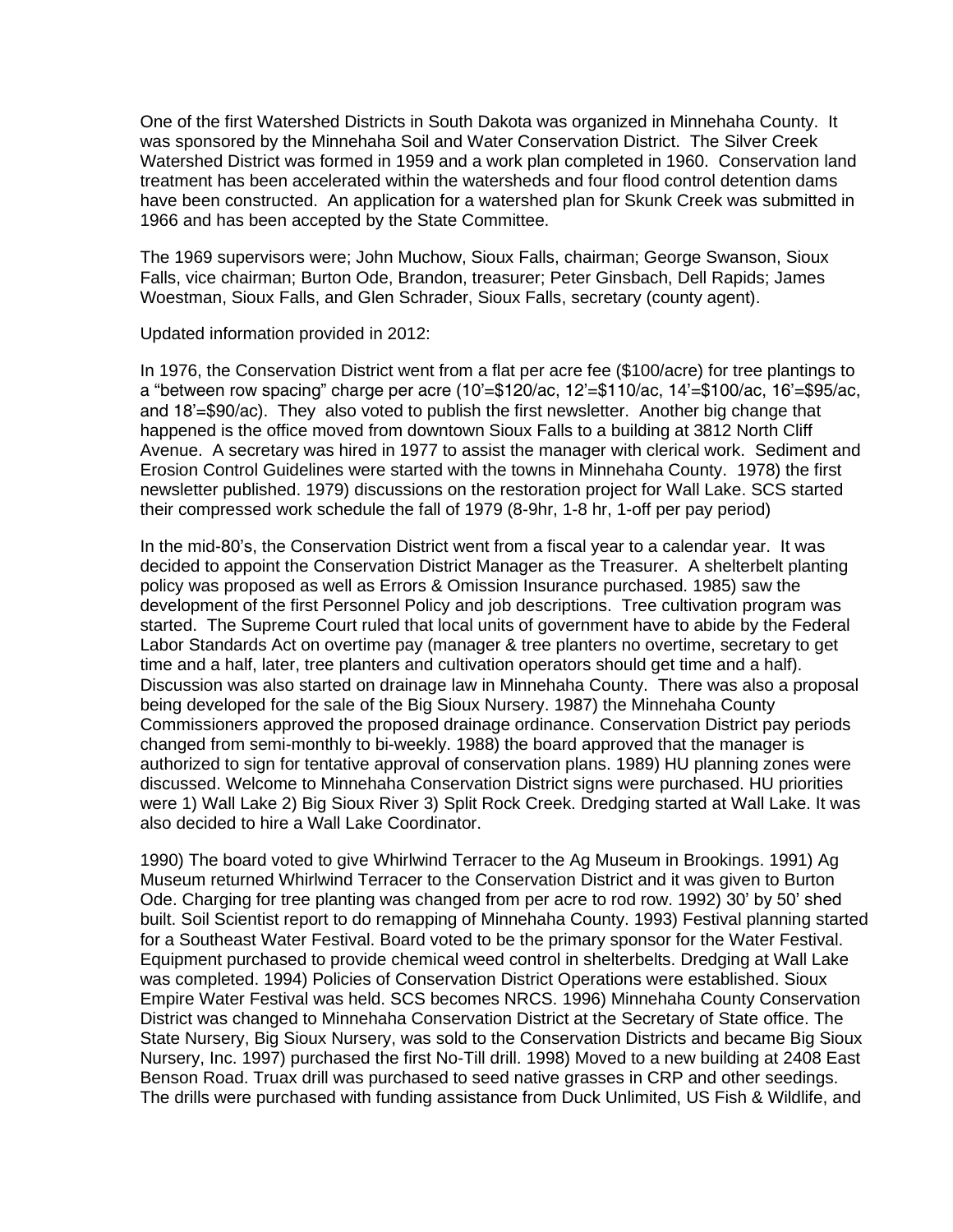SD Game Fish & Parks. Fabric machine was built to do fabric installation. 1999) Employee Policy and Procedure manual developed.

2001) New and improved fabric machine was built. Field technician hired. 2002) 40' by 60' shed is built. Truax drill traded for Great Plains drill. 6' Great Plains drill purchased to do grass seeding between fabric rows. 2005) fabric maintenance service was started. 2010) land roller is purchased. 2011) land roller sold.

### CONSERVATION CONCERNS OVER THE LAST FEW DECADES

1980**-** 1) Water Quality 2) Municipal Waste Treatment 3) "Non-Point" Source 4) Land Disturbing Construction 5) Soil Erosion on Road Construction

1990**-** 1) Water Quality 2) Flood Control 3) Runoff Control 4) Drainage Plans 5) Federal & State Government Control

2000**-** 1) Animal Waste 2) Water Quality 3) Nutrient Management 4) (tied) Land Disposal and Soil Erosion 5) Water Availability

2010-Cropland- 1) Sheet and Rill Erosion 2) Excessive Nutrients and Organics 3) Excessive Suspended Sediment and Turbidity in Surface Water 4) Ephemeral Gully 5) Excessive Runoff, Flooding or Ponding

Grazing Land- 1) Noxious and Invasive Plants 2) Inadequate Stock Water 3) Excessive Nutrients and Organics 4) Forage Quality and Palatability 5) Inadequate Quantities and Quality of Feed and Forage

Headquarters**-** 1) Inadequate Shelter 2) (tie) Contaminants – Animal Waste and Other Organics and Excessive Runoff, Flooding or Ponding 3) (tie) Excessive Nutrients and Organics and Noxious and Invasive Plants

Part and full time employees for the Conservation District have included Dave Watkins, Jack Majeres, Margaret Schmidt, Carol Deters, Phil Kappen, Lucille Miller, Pat Kirschman, Lynn Eddy, Joan Foote, Kristi Lewis, Jan Holland, Lisa Vis, Kirk Lindgren, Travis Oehlers, Gary Olson, and Harvey Shafer. Harley Shafer, Amy VanDam and John Parker are the current Conservation District employees.

District Conservationists who have served the Conservation District include J. Dwight Morrow, Doug Culhane, Brian Top, and Deron Reusch, who is the current District Conservationist.

Conservation District Board Members who have served:

| L. B. McLaughlin        | 1941-1947 | Odilo Hansen               | 1973-1985    |
|-------------------------|-----------|----------------------------|--------------|
| <b>Thomas Grocutt</b>   | 1941-1954 | Dave Watkins               | 1974-1985    |
| Forrest L. Berry        | 1941-1951 | Arvid Jordan               | 1977-1978    |
| Alfred Dybedahl         | 1941-1955 | <b>Curtis Eggers</b>       | 1979-2010    |
| R. J. Hokenstad         | 1941-1948 | Roger Knochenmus           | 1981-1996    |
| George Kalb, Jr.        | 1941-1948 | Dean Swanson               | 1983-1998    |
| Carl Berdahl            | 1948-1956 | <b>Carol Sieg</b>          | 1985-2004    |
| <b>Hilding Anderson</b> | 1951-1963 | Tom Lyon                   | 1985-1985    |
| <b>Bill Holiway</b>     | 1954-1969 | <b>Tom Steever</b>         | 1985-1996    |
| Larry Gannon            | 1955-1961 | Ronald Johnson             | 1997-Present |
| John Muchow             | 1955-1977 | <b>Tom Wolles</b>          | 1997-Present |
| <b>Burton Ode</b>       | 1956-1980 | Jeff Oyen                  | 1999-Present |
| Peter Ginsbach          | 1961-1972 | Jim Pfiefer                | 2005-Current |
| <b>Walter Swanson</b>   | 1963-1982 | <b>Reid Christopherson</b> | 2011-Present |
| James Woestman          | 1969-1973 |                            |              |
|                         |           |                            |              |